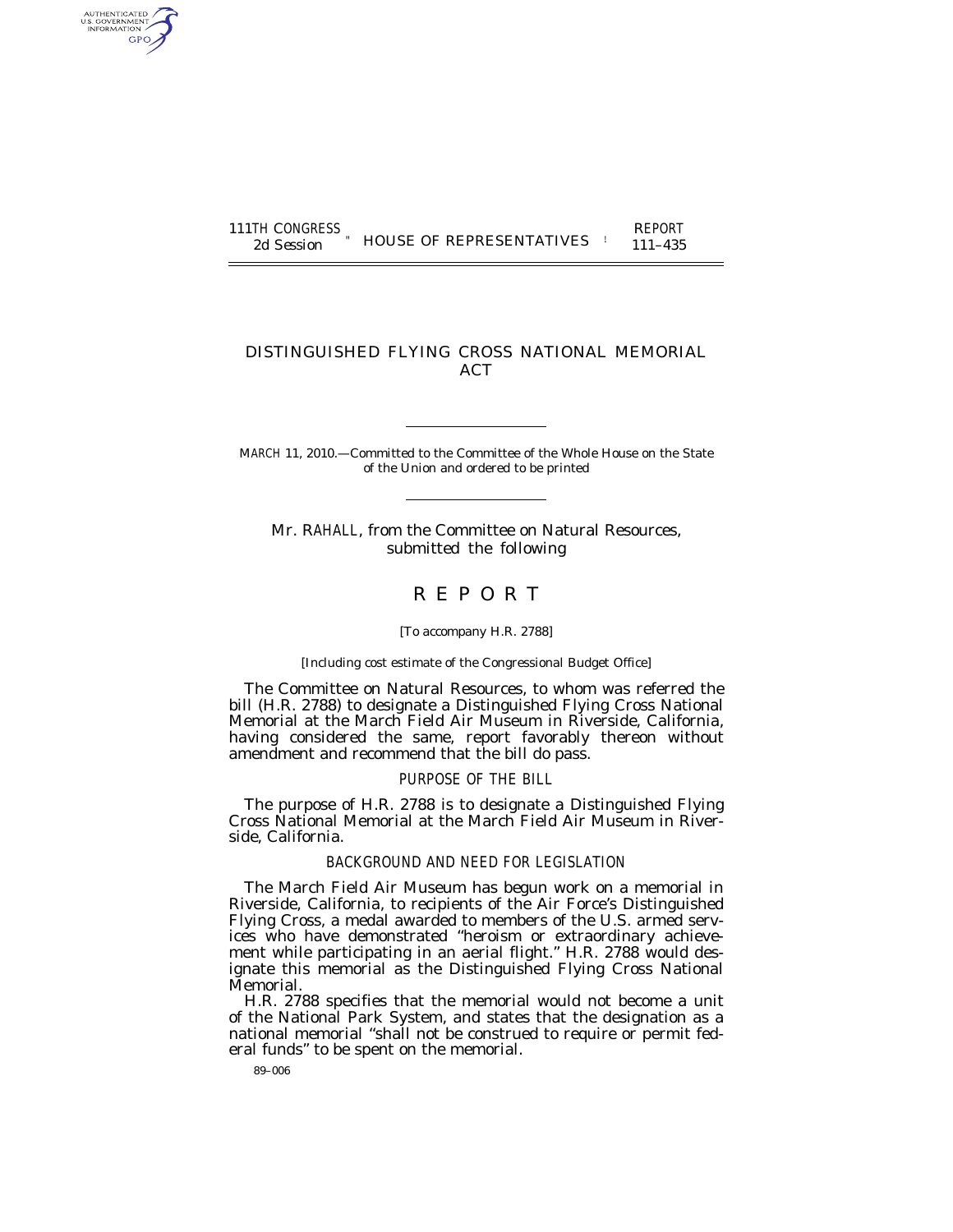## COMMITTEE ACTION

H.R. 2788 was introduced by Representative Ken Calvert (R–CA) on June 10, 2009. The bill was referred to the Committee on Natural Resources, and within the Committee to the Subcommittee on National Parks, Forests and Public Lands. At a January 21, 2009, hearing, a representative of the Department of the Interior testified that as the site of the memorial is not under that agency's jurisdiction, Interior would defer to the Department of Defense for a position on H.R. 2788.

On February 24, 2010, the Subcommittee was discharged from further consideration of H.R. 2788 and the full Natural Resources Committee met to consider the bill. The bill was ordered favorably reported to the House of Representatives by voice vote.

### COMMITTEE OVERSIGHT FINDINGS AND RECOMMENDATIONS

Regarding clause  $2(b)(1)$  of rule X and clause  $3(c)(1)$  of rule XIII of the Rules of the House of Representatives, the Committee on Natural Resources' oversight findings and recommendations are reflected in the body of this report.

## CONSTITUTIONAL AUTHORITY STATEMENT

Article I, section 8 of the Constitution of the United States grants Congress the authority to enact this bill.

### COMPLIANCE WITH HOUSE RULE XIII

1. Cost of Legislation. Clause 3(d)(2) of rule XIII of the Rules of the House of Representatives requires an estimate and a comparison by the Committee of the costs which would be incurred in carrying out this bill. However, clause  $3(d)(3)(B)$  of that rule provides that this requirement does not apply when the Committee has included in its report a timely submitted cost estimate of the bill prepared by the Director of the Congressional Budget Office under section 402 of the Congressional Budget Act of 1974.

2. Congressional Budget Act. As required by clause 3(c)(2) of rule XIII of the Rules of the House of Representatives and section 308(a) of the Congressional Budget Act of 1974, this bill does not contain any new budget authority, spending authority, credit authority, or an increase or decrease in revenues or tax expenditures.

3. General Performance Goals and Objectives. As required by clause 3(c)(4) of rule XIII, the general performance goal or objective of this bill is to designate a Distinguished Flying Cross National Memorial at the March Field Air Museum in Riverside, California.

4. Congressional Budget Office Cost Estimate. Under clause 3(c)(3) of rule XIII of the Rules of the House of Representatives and section 403 of the Congressional Budget Act of 1974, the Committee has received the following cost estimate for this bill from the Director of the Congressional Budget Office:

## *H.R. 2788—Distinguished Flying Cross National Memorial Act*

H.R. 2788 would designate a memorial to members of the Armed Forces who have distinguished themselves in flight. The memorial, which would be located at the March Field Air Museum in Riverside, California, would not be a unit of the National Park System.